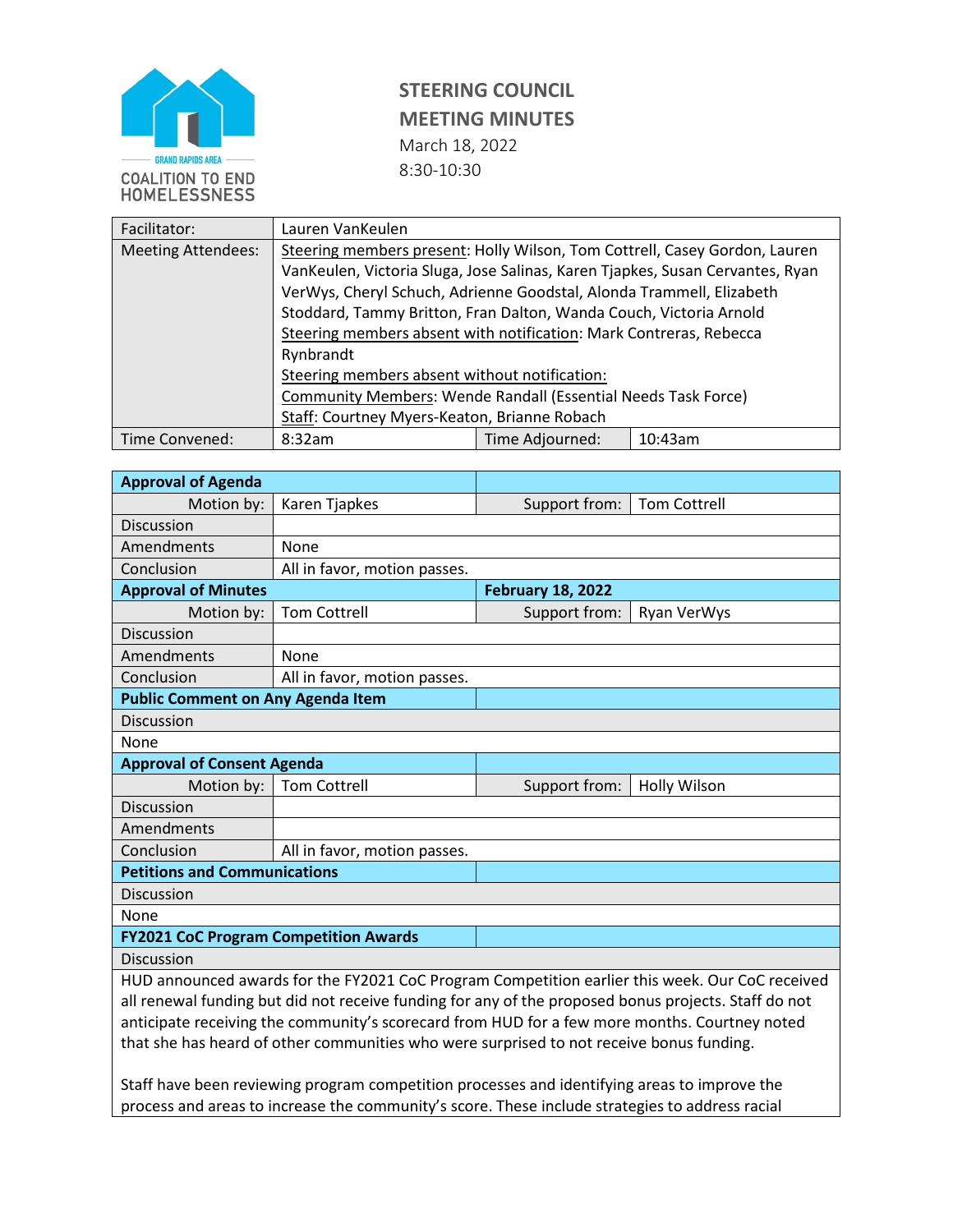

## **STEERING COUNCIL MEETING MINUTES** March 18, 2022 8:30-10:30

disparities, inclusion of those with lived experience, promoting racial equity in funding review process, HMIS bed coverage, coordination with healthcare, strategies to improve system performance measures, and reallocation.

Conversation around reallocation. Courtney indicated that the community has not reallocated funds recently and one application category is based on the percent of reallocated funds. She thinks there is opportunity to consider reallocation. Staff are working on improving and clarifying the process. Cheryl feels the process should include funding broader than the CoC Program Competition to allow for strategic conversations. Tom advocated for multi-year and strategic reallocation, to allow programs time to adjust. Courtney affirmed that reallocation is not intended to leave projects in the lurch. Fran would like a broader review process that includes community standards as well as HUD standards. Staff hopes to pull the Funding Review Committee together to discuss process changes.

Courtney wondered if the community's focus on responding to COVID over the past few years has led to less attention on other areas in the CoC application. She thinks it would be helpful to develop an application review group to highlight areas in the application to focus on in the upcoming round.

| <b>Action Items</b> | Person Responsible | Deadline |
|---------------------|--------------------|----------|
|                     |                    |          |
|                     |                    |          |

## **MI Racial Equity Strategic Plan Core Team**

**Discussion** 

Courtney shared that the State of Michigan has contracted with C4 Innovations to work with CoCs across the state to review data on disparities and develop strategies to increase equity. C4 will review system data, provide coaching, develop plans to address findings, and support implementation and sustainability.

The state has asked CoCs to identify a CoC Equity Results Team (CERT) of 4-6+ members including system-leaders and decision-makers, frontline staff, and individuals with lived experience. The time commitment for team members would be 6-8 hours a month and likely more for CoC staff. CERT will serve as space for shared accountability and members would be expected to meet regularly to review data and discuss plans as well as attend monthly state-wide meetings.

Courtney recognized there are currently many ongoing initiatives that Steering members are involved with and asked the group for creative strategies to engage stakeholders. Courtney can ask if Housing Kent in interested as their focus is on addressing inequities in housing. Members with suggestions for CERT members should connect with staff. Staff can include a call in the weekly newsletter and work to connect with individuals with individuals with lived experience.

| <b>Action Items</b>                                                                                                                                                                           |  | Person Responsible | <b>Deadline</b> |
|-----------------------------------------------------------------------------------------------------------------------------------------------------------------------------------------------|--|--------------------|-----------------|
|                                                                                                                                                                                               |  |                    |                 |
| <b>Annual Data Reports</b>                                                                                                                                                                    |  |                    |                 |
| <b>Discussion</b>                                                                                                                                                                             |  |                    |                 |
| Courtney shared that there has been changes in how the Michigan Coalition Against Homelessness<br>(MCAH) does their annual report on the number of individuals experiencing homelessness in a |  |                    |                 |